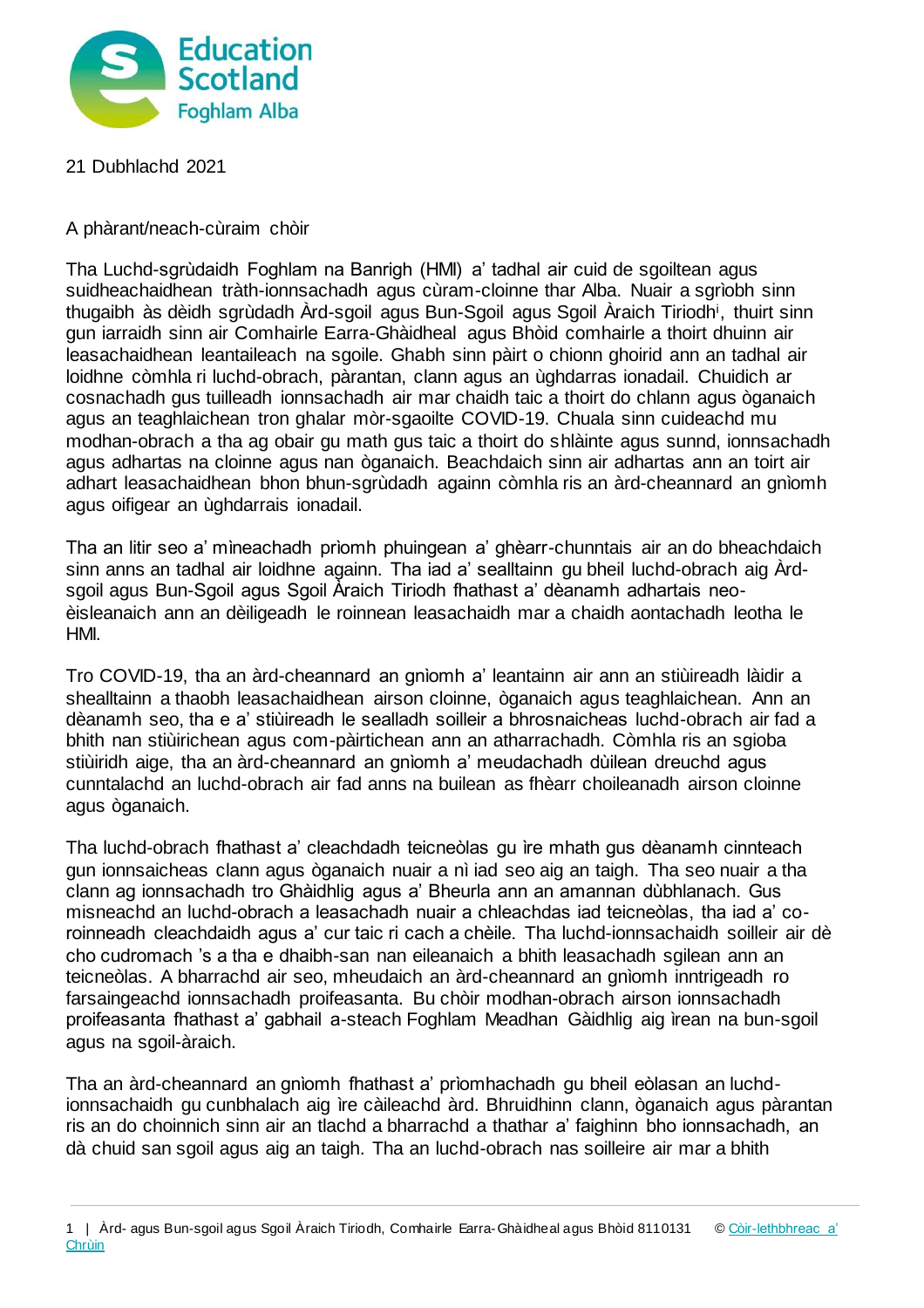

èifeachdail ann an ionnsachadh, teagasg agus measadh. Tha iad dèonach ais-moladh a lorg, a cho-roinneadh agus a chur an gnìomh agus a bhith ag ionnsachadh còmhla.

Chleachd luchd-obrach modhan-obrach mac-meanmnach anns na dòighean anns an do chleachd iad teicneòlas gus taic a thoirt do bhogadh tron dùbhlan COVID-19. Nuair a bha clann san sgoil-àraich ag ionnsachadh aig an taigh, dh'fhòn luchd-obrach iad dà thuras san t-seachdain. Mheudaich clann am misneachd aca le bhith a' bruidhinn air am fòn gus na heòlasan aca ath-innse. Bha luchd-obrach fhathast a' cleachdadh beagan Gàidhlig air am fòn. Chleachd luchd-obrach teicneòlas cuideachd gus sgeulachdan a leughadh agus òrain a ghabhail còmhla ri buidhnean cloinne, na siblinnean agus na teaghlaichean aca. Dh'fhàs clann eòlach air an seòmar-teagaisg P1 aca nuair a tha iad ag ullachadh airson gluasad bhon sgoil-àraich le bhith a' cleachdadh teicneòlas. Gu cliùiteach, lean a mhòr-chuid den chlann anns an sgoil-àraich orra le Foghlam Meadhan Gàidhlig ann am P1 an seisean seo. Tha luchd-obrach libhrigeadh bogadh slàn taobh a-staigh na sgoil-àraich a nis a' cleachdadh modhan-obrach mar seinn. Tha seo a' cuideachadh na cloinne gus a' chànan a chluinntinn, a chleachdadh agus a chur an gnìomh. Thionnsgnaich luchd-obrach dòigh airson adhartas na cloinne ann an Gàidhlig a thuigsinn agus a bhruidhinn a dhearbhachadh. Tha seo a' toirt fiosrachadh nas fheàrr dhaibh air am faod iad planadh airson cluich tro bhogadh.

Aig na h-ìrean àrd, tha stad sealach air tairgseadh ùr gus cuspairean sòisealta ionnsachadh tro meadhan na Gàidhlig. Thathar a' dèanamh an ionnsachaidh seo còmhla ri tidsearan agus òganaich aig Àrd-sgoil an Obain. Gu cudromach, tha e a' brosnachadh gach sgoil a bhith a' togail air taobhan ionadail. Airson òganaich ann an Tiriodh, tha seo a' dèanamh ceangail sàr-mhath ri na tha an cridhe agus sònraichte don eilean. Bheachdaich sinn còmhla ris an àrd-cheannard an gnìomh air dè cho cudromach 's a tha e a' cumail oirnn gus cothromas, ionnsachadh, measadh, teisteanasan agus duaisean anns a' Ghàidhlig a mheudachadh.

Chaidh molaidhean a thoirt do àrd-luchd-stiùireadh air modh-obrach nas ro-innleachdaile airson taic a thoirt do shunnd na cloinne agus nan òganaich air fad. Chuir iad an gnìomh pròiseasan gus tomhais a dhèanamh air dè cho soirbheachail 's a tha an ro-innleachd aca agus gus ath-cheumannan aithneachadh. Thathar ag aithris gu bheil dreuchdan agus dleastanasan nas soilleire aig luchd-obrach. Tha dàimhean nas fhèarr aca còmhla ris na sgoilearan aca. Dh'aithris luchd-obrach gu bheil sunnd air an deagh phlanadh tro ionnsachadh air fad. Thug iad comhairle air modhan-obrach airson slàinte agus sunnd agus ionnsachadh. Fhuair clann agus òganaich sochairean bho dùbhlan agus goireasan gach seachdain gus taic a thoirt don shunnd aca. Gu cliùiteach chaidh bhideothan a chleachdadh nas trice gus fiosrachadh a cho-roinneadh agus cosnachadh a meudachadh leis a' choimhearsnachd.

Thug an àrd-cheannard an gnìomh seachad stiùireadh soilleir airson leasachadh na sgoile. Bha na pàrantan ris an do bhruidhinn sinn toilichte gu bheil an atharrachadh a' dèanamh diofar math airson na cloinne aca. Mheudaich gu sònraichte cleachdadh ùr-ghnàthach an teicneòlais na roghainnean a dh'fhaodadh òganaich a leantainn gus am faighinn deiseil airson ionnsachadh fad beatha, beatha agus obair. Leasaich àrd-stiùirichean tuigse an luchd-obrach air feum airson tomhais a dhèanamh air soirbheachas na cleachdaidh aca, agus aig an aon àm a' coimhead thar na sgoile ris na slatan-tomhais nàiseanta. Tha an àrd-